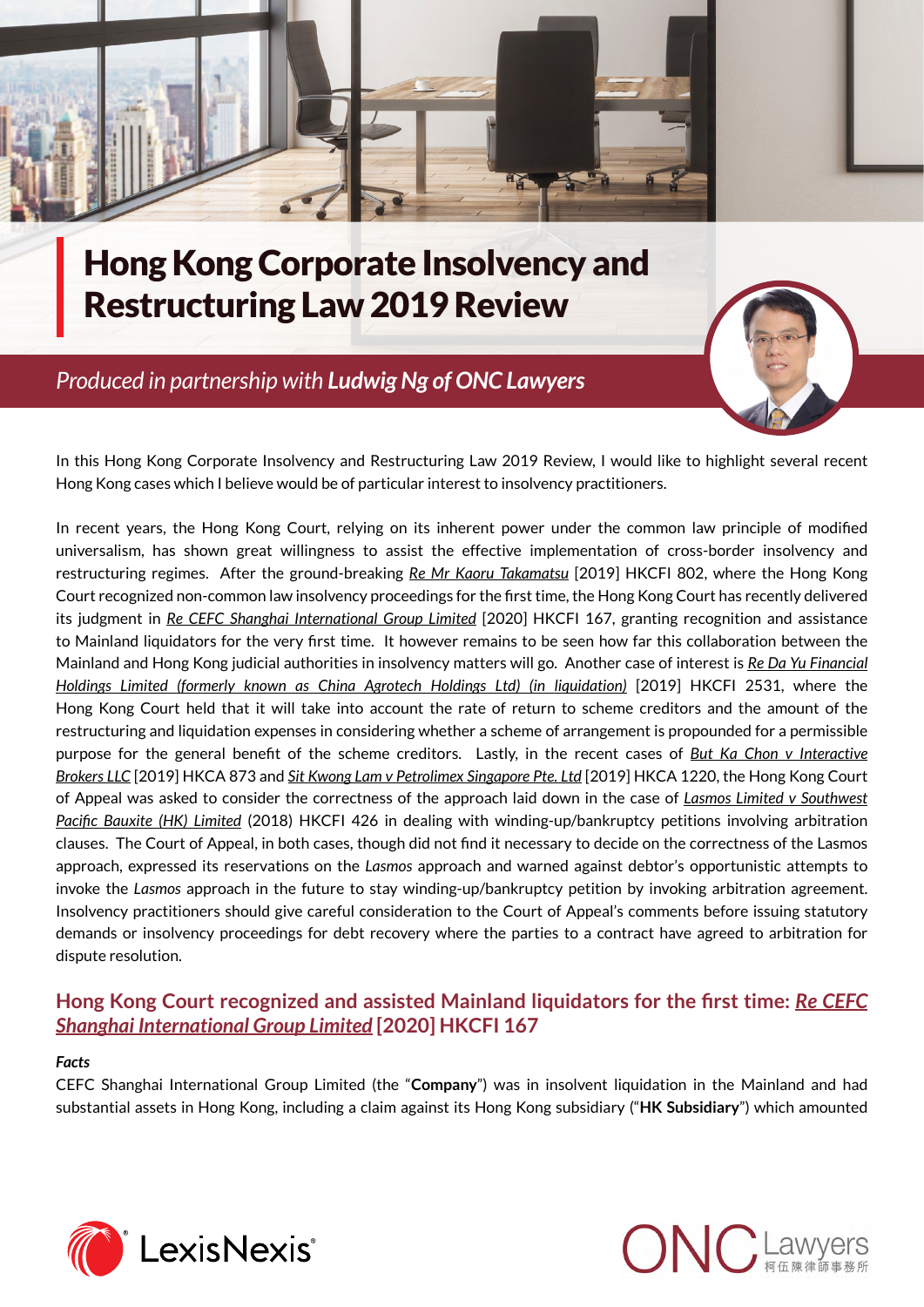to some HK\$7.2 billion ("**HK Receivable**"). However, prior to the Company's liquidation, one creditor of the Company had obtained a default judgment in Hong Kong and a garnishee order nisi in respect of the HK Receivable. In order to prevent the creditor from obtaining a garnishee order absolute, the Mainland liquidators applied to the Hong Kong Court for recognition and assistance urgently.

## *Decision*

It is now well-settled that the Hong Kong Court will recognize foreign insolvency proceedings that are collective in nature and are commenced in the company's country of incorporation: *Re Joint Provisional Liquidators of China Lumena New Materials Corp* [2018] HKCFI 276; *Re Joint Liquidators of Supreme Tycoon Ltd* [2018] 1 HKLRD 1120. Provided these criteria are satisfied, the Court may recognize insolvency proceedings opened in a civil law jurisdiction: *Re Mr Kaoru Takamatsu* [2019] HKCFI 802. Upon the foreign insolvency proceedings being recognised, the Court will grant assistance to the foreign officeholders by applying Hong Kong insolvency law. In the case of liquidators appointed in jurisdictions with similar insolvency regimes to Hong Kong, the assistance may extend to granting orders that give the foreign liquidators substantially similar powers: *Re Joint Liquidators of Supreme Tycoon Ltd* [2018] HKCFI 277.

Harris J was satisfied that the Company's Mainland liquidation is a collective insolvency proceeding, which is demonstrated by the fact that the liquidation proceeding encompasses all of the debtor's assets. Further, the powers sought by the Administrators are consistent with Mainland insolvency law and the standard recognition order as set out in *Re Joint and Several Liquidators of Pacific Andes Enterprises* (unrep, HCMP 3560/2016, 27 January 2017) and *Re Joint Provisional Liquidators of Hsin Chong Group Holdings Ltd* [2019] HKCFI 805.

Harris J thus granted the recognition and assistance sought by the Mainland Administrators and held that the garnishee proceedings ought to be stayed as it violated the *pari passu* principle and the principle of collectivity.

This is the first time where the Hong Kong Court recognized and assisted Mainland liquidations. As to the extent to which greater assistance should be provided to Mainland administrators in the future, Harris J commented – "development of recognition is likely to be influenced by the extent to which the Court is satisfied that the Mainland, like Hong Kong, promotes a unitary approach to transnational insolvencies."

Know more about the case [here.](http://www.onc.hk/wp-content/uploads/2020/01/2001_ONC_Corporate_Disputes_and_Insolvency_Quarterly.pdf)

## **Hong Kong Court recognized non-common law insolvency proceedings for the first time:**  *Re Mr Kaoru Takamatsu* **[2019] HKCFI 802**

## *Facts*

Japan Life Co, Ltd (the "**Company**"), a company incorporated in Japan, was ordered to be wound up in Japan on the grounds of insolvency. The trustee in bankruptcy applied for recognition in Hong Kong in order to enable him to deal with the Company's affairs in Hong Kong. He obtained from the Tokyo Court a letter of request seeking an order for recognition and assistance in substantially the form commonly granted by Hong Kong Court.

## *Decision*

This is the first application by a trustee in bankruptcy appointed in Japan over a Japanese incorporated company in compulsory liquidation in Japan for a formal order recognizing the Japanese winding up and providing assistance.

Harris J noted that Japan has a civil law system. However, he considered that it was clear from the affirmation of a Japanese lawyer in support of the application explaining elements of the Japanese bankruptcy code that the Company was in collective insolvency proceedings in its place of incorporation. Hence, the proceedings should be recognized. Further, upon analyzing various provisions in Japan's Bankruptcy Act, Harris J noted that although not



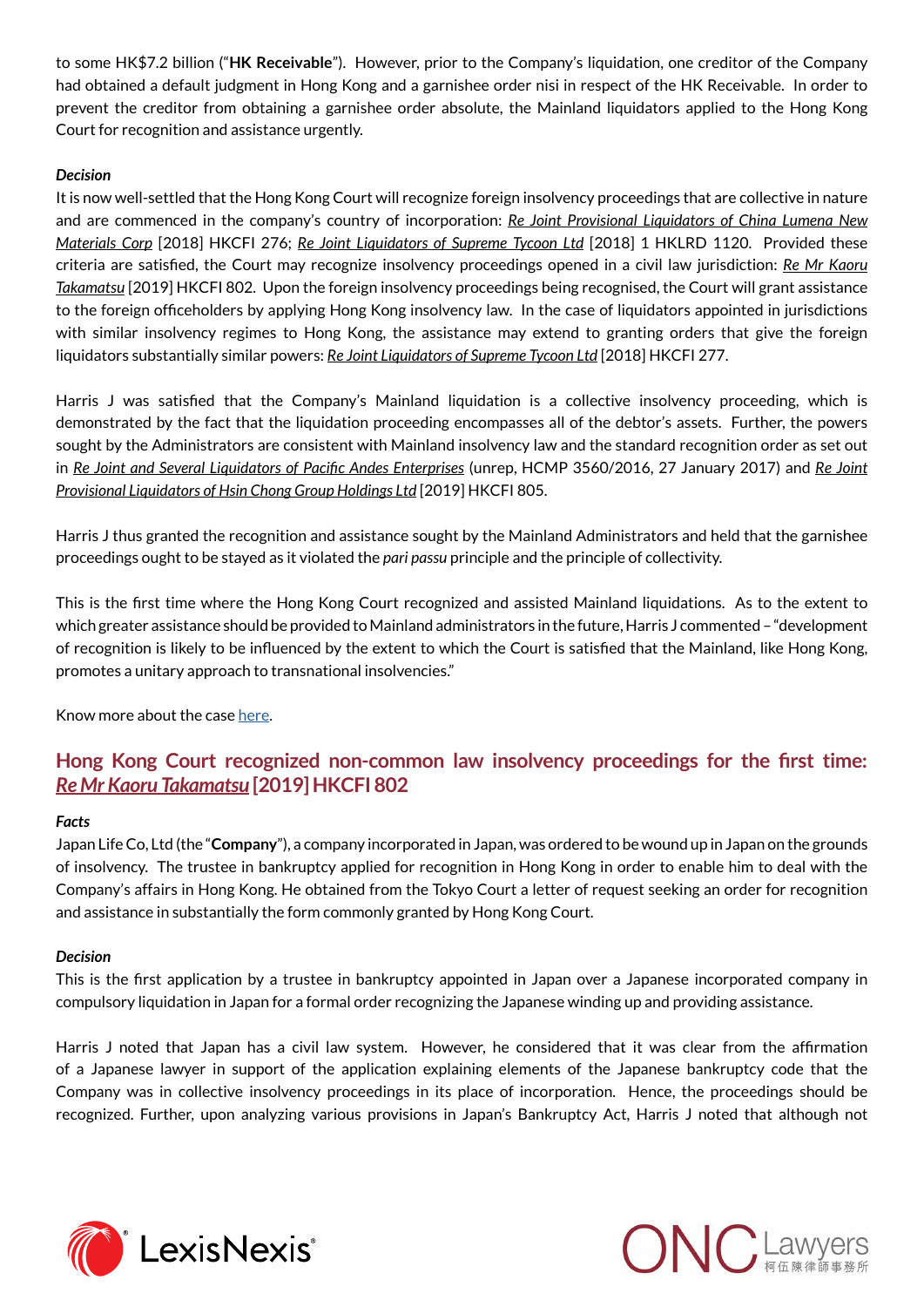identical, the status and powers of a trustee in bankruptcy appointed in Japan are similar to those of a liquidator appointed in Hong Kong.

The Court therefore granted the trustee in bankruptcy the powers in the standard order set out in *Re Joint and Several Liquidators of Pacific Andes Enterprises (BVI) Ltd* (unrep, HCMP 3560/2016, 27 January 2017). The standard order in paragraphs 2(a), (b) & (c) confers on a foreign liquidator general power to administer a company's assets and seek documents and information, which are powers that a trustee has under the Japanese insolvency regime. However, the standard order in paragraph 2(e) confers include the right to apply for certain orders, such as under s286B of the Companies (Winding Up and Miscellaneous Provisions) Ordinance (Cap 32) for an order for examination of a person concerning the affairs of a company or to seek documents from a third party concerning a company's affairs. Harris J emphasized that if such an application were to be made, it would be necessary for Mr. Takamatsu to demonstrate that a like power exists in the Japanese regime and that it is appropriate to grant such an order on the evidence.

Know more about the case [here.](http://www.onc.hk/en_US/onc-corporate-disputes-insolvency-quarterly-4/)

**In considering whether a scheme of arrangement is propounded for a permissible purpose for the general benefit of the scheme creditors, the Court will take into account the rate of return to scheme creditors and the amount of the restructuring and liquidation expenses:**  *Re Da Yu Financial Holdings Limited (formerly known as China Agrotech Holdings Ltd) (in liquidation)* **[2019] HKCFI 2531**

#### *Facts*

Da Yu Financial Holdings Limited (formerly known as China Agrotech Holdings Limited) (in liquidation) (the "**Company**") is a Hong Kong listed company incorporated in the Cayman Islands. It was in liquidation in Hong Kong.

Pursuant to leave granted by the Hong Kong Court, the Company convened a Scheme Meeting where an overwhelming majority of the Scheme Creditors voted in favour of the Hong Kong Scheme. Later, the Cayman Court sanctioned a parallel scheme of arrangement (the "**Cayman Scheme**"). The Company sought the Hong Kong Court's sanction of the Hong Kong Scheme.

#### *Decision*

The only concern of the Court was the quantum of the liquidators' restructuring and liquidation costs as compared to the rate of return to the Scheme Creditors – save for that, the Court was satisfied to sanction the Scheme. In every case, the question is, taking into account all the circumstances of the case, including the rate of return to scheme creditors and the amount of the restructuring and liquidation expenses, whether the relevant scheme is propounded for a permissible purpose for the general benefit of the scheme creditors.

On the facts, the Court noted that there was insufficient information or meaningful disclosure for the Court and Scheme Creditors to assess the reasonableness of the restructuring costs and expense.

However, the Court also considered that it would not be just to withhold sanction of the Scheme as the failure of the Scheme would leave the Scheme Creditors with nil recovery. Accordingly, the Court sanctioned the Scheme on the condition that all of the restructuring and other expenses will be subject to taxation. Any cost savings resulting from the taxation process should be distributed to the Scheme Creditors.

Know more about the case [here.](http://www.onc.hk/wp-content/uploads/2020/01/2001_ONC_Corporate_Disputes_and_Insolvency_Quarterly.pdf)



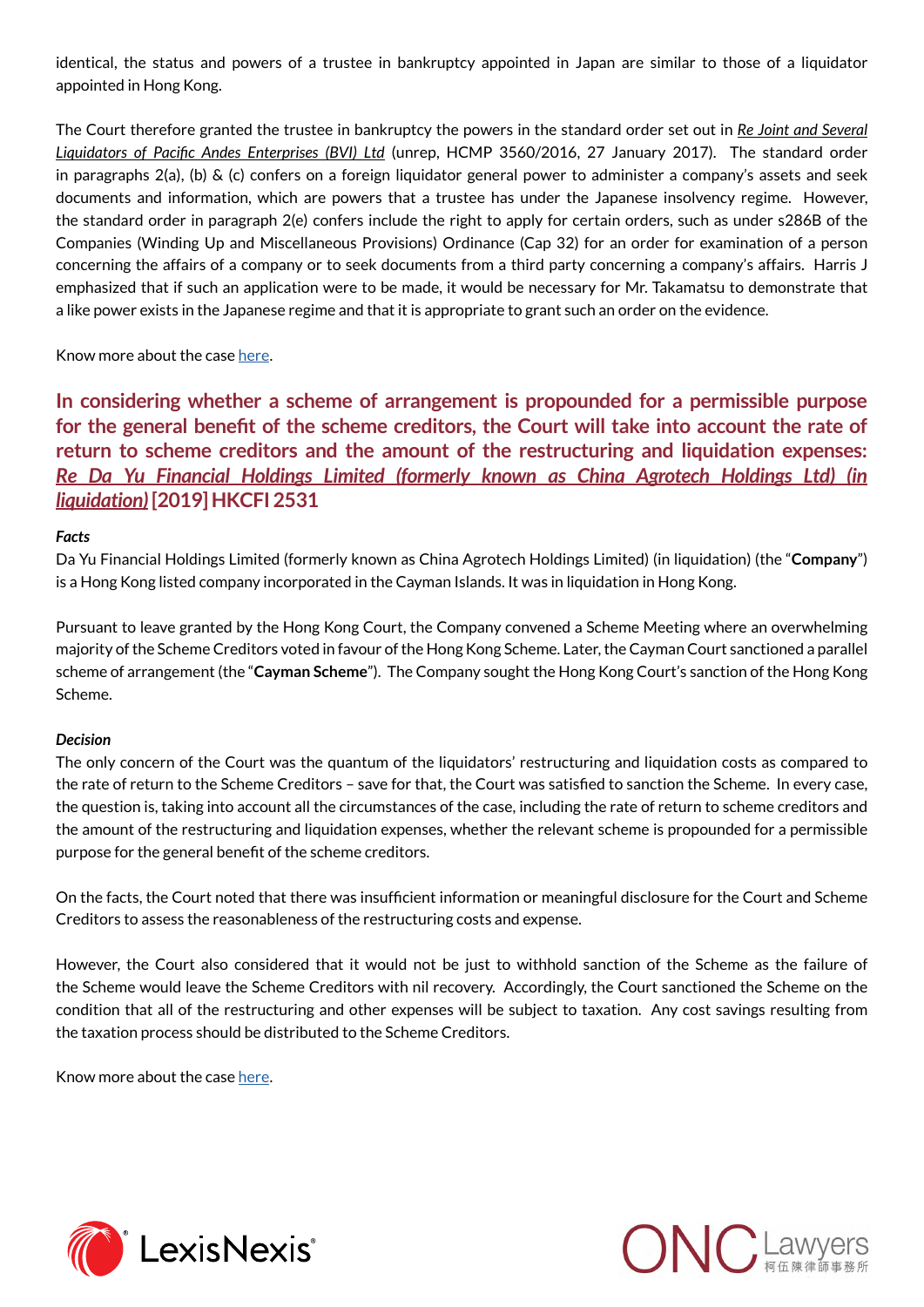## **The Court of Appeal warned against debtor's opportunistic attempts to invoke the Lasmos approach in the future to stay winding-up/bankruptcy petition by invoking arbitration agreement:** *Sit Kwong Lam v Petrolimex Singapore Pte. Ltd* **[2019] HKCA 1220**

### *Facts*

Petrolimex Singapore Pte Ltd (the "**Petitioner**") presented a bankruptcy petition in the Court of First Instance against Sit Kwong Lam (the "**Debtor**") in respect of a debt of over US\$30 million (the "**Debt**"). A bankruptcy order was made against the Debtor by Ng J.

The Debtor appealed against the bankruptcy order, raising two broad issues, namely first whether the Debt is covered by an arbitration clause, and secondly, if there is at least a good *prima facie* or reasonably arguable case on the first issue, whether the judge should have exercised his discretion to stay or dismiss the petition on the basis that the Debt is not admitted. Before Ng J, the Debtor had opposed the petition, and argued the Court should exercise its discretion to dismiss and stay the petition, invoking the approach in insolvency liquidation in *Re Southwest Pacific Bauxite (HK) Ltd* [2018] 2 HKLRD 449 (the "*Lasmos* **case**") because the disputed debt ought to be resolved by arbitration.

### *Decision*

In the *Lasmos* case, in which Harris J departed from previous authorities at first instance and held that save for exceptional cases, a creditor's petition to wind up a company should "generally be dismissed" where three requirements are met:

- (1) if a company disputes the debt relied on by the petitioner;
- (2) the contract under which the debt is alleged to arise contains an arbitration clause that covers any dispute relating to the debt; and
- (3) the company takes the steps required under the arbitration clause to commence the contractually mandated dispute resolution process (which might include preliminary stages such as mediation) and files an affirmation in accordance with rule 32 of the Companies (Winding-Up) Rules (Cap 32H), demonstrating this.

The Court of Appeal agreed with Ng J's findings that the Debt is not covered by an arbitration clause. The discretion issue thus does not arise for consideration. Nevertheless, in view of the challenge mounted by the Debtor to the necessity of the third requirement of the *Lasmos* approach, the Court of Appeal made the following observations, to discourage debtors from making opportunistic attempts to invoke the *Lasmos* approach in future.

The Court of Appeal considered that it is not necessary that arbitration has been commenced by the time the insolvency proceedings are heard. All that is required of the debtor is that he has taken the steps required under the arbitration clause to commence the process of arbitration, which may include preliminary stages such as mediation, and file an affirmation in accordance with rule 32 of the Companies (Winding-Up) Rules (Cap 32H), demonstrating this. This sensible requirement is to demonstrate to the Court that the debtor has a genuine intention to arbitrate and could hardly be considered onerous.

Further, the fact that the debtor has no substantive claim against the creditor is immaterial. It is entirely possible for the debtor to refer the dispute to arbitration and seek a declaration of non-liability in respect of the debt alleged by the creditor.

On the evidence, the Court of Appeal did not consider that the third requirement of *Lasmos* approach is satisfied. The Court found that the Debtor was aware of the requirements in *Lasmos*, as this case was mentioned in the skeleton submissions he filed for the first hearing before the judge. However, no mention was made in the subsequent affirmation he filed of any steps taken to commence the process of arbitration. In the skeleton submissions filed for the substantive hearing of the petition, the Debtor challenged the need for the third requirement and contended that "all that should be required is that the arbitration clause remains operable and capable of being performed", and "if necessary,



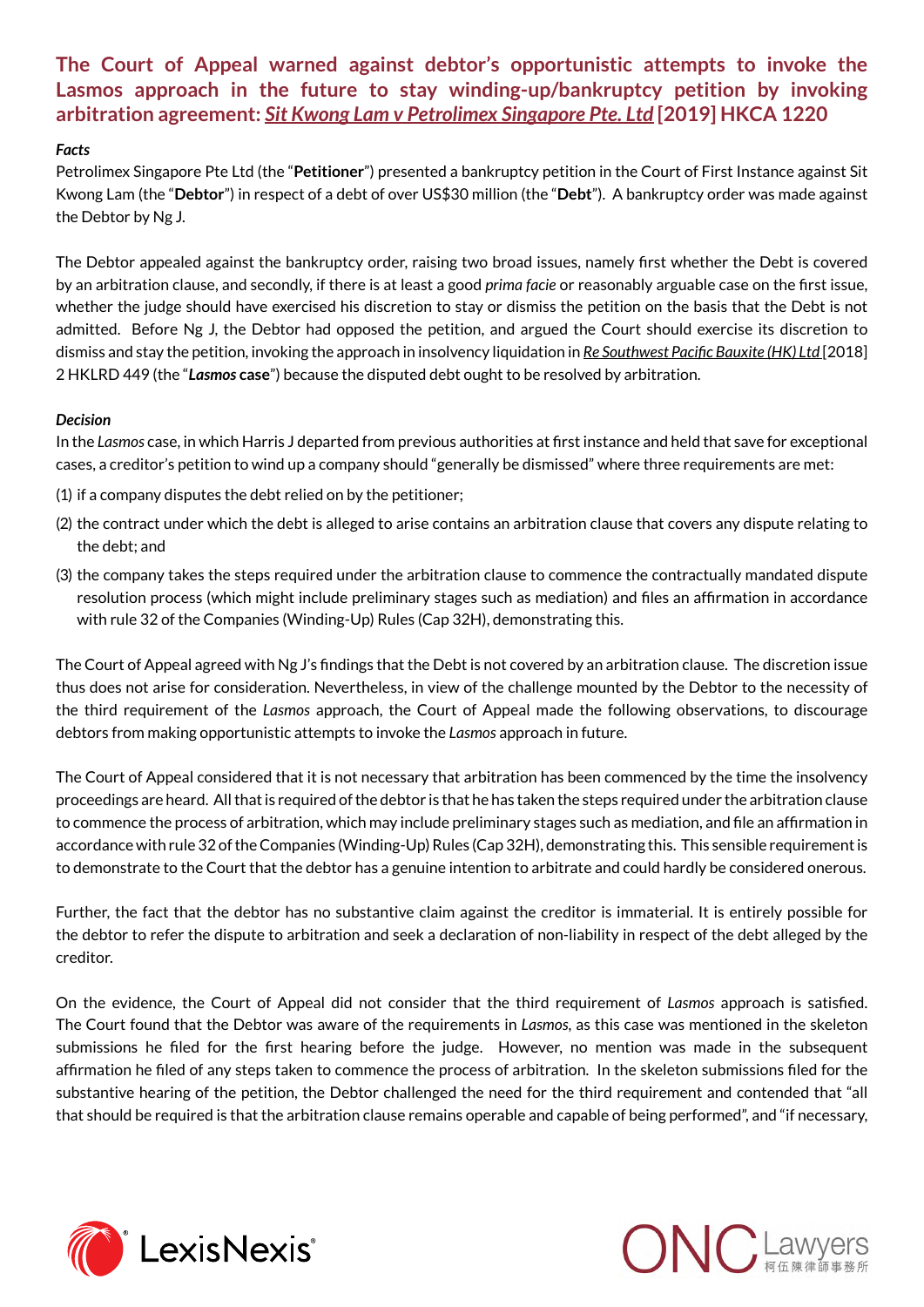[the Debtor] can undertake to commence arbitration within a prescribed period since the arbitration clause is still operable". The Debtor had ample opportunity to take steps to commence the arbitration process. He did not suggest there was any obstacle in taking the necessary steps. The belated and conditional assertion in the skeleton submissions of his counsel can hardly be regarded as indicative of a genuine intention to arbitrate. The Debtor's appeal was thus dismissed with costs.

Know more about the case [here.](http://www.onc.hk/wp-content/uploads/2020/01/2001_ONC_Corporate_Disputes_and_Insolvency_Quarterly.pdf)

## **Is arbitration clause an absolute bar to winding-up petition? - The latest position after the Lasmos case:** *But Ka Chon v Interactive Brokers LLC* **[2019] HKCA 873**

In *But Ka Chon*, the Court of Appeal agreed with the trial judge that *Lasmos* was inapplicable as there was no genuine dispute to be arbitrated. Even if *Lasmos* was applicable, the third requirement (which is to actually commence arbitration) was not satisfied by the debtor in *But Ka Chon*. The Court of Appeal nonetheless made the following important observations in *obiter*:

- Insolvency petitions do not come within the wording of article 8(1) of the UNCITRAL Model Law (which has effect by virtue of section 20 of the Arbitration Ordinance (Cap 609)). It follows that there is no automatic, mandatory or non-discretionary stay under that provision.
- Pre-*Lasmos*, there was a discretionary power to be exercised under the insolvency legislation whether to dismiss or stay a petition where the alleged debt arises out of a transaction containing an arbitration agreement. In exercising its discretion, the Court will consider all relevant circumstances, including the financial position of the company, the existence of other creditors, and the position taken by them.
- *Lasmos* decided that the discretion under the insolvency legislation should be exercised only one way: the petition should "generally be dismissed" save in exceptional circumstances, upon satisfaction of the three requirements.
- It is contrary to public policy to preclude or fetter the exercise of the statutory right conferred on a creditor to petition for bankruptcy or winding up on the ground of insolvency. Even though the *Lasmos* approach may not be regarded as totally precluding a creditor from invoking the insolvency jurisdiction of the Court, it is a substantial curtailment of his statutory right.
- However, the Court of Appeal did acknowledge that considerable weight should be given to the factor of arbitration in the exercise of the Court's discretion and such discretion should not be exercised in a way that would inevitably encourage parties to an arbitration agreement to seek to bypass the arbitration agreement/legislation by presenting a winding up petition.

Know more about the case [here.](http://www.onc.hk/en_US/arbitration-clause-absolute-bar-winding-petition-latest-position-lasmos-case/)

**Hong Kong Court granted restructuring power to provisional liquidators appointed in Bermuda by way of assistance:** *Re The Joint Provisional Liquidators of Hsin Chong Group Holdings Ltd (Provisional Liquidators Appointed) (For Restructuring Purposes Only)*  **[2019] HKCFI 805**

## *Facts*

Hsin Chong Group Holdings Ltd (the "**Company**") is incorporated in Bermuda and listed on the Main Board of The Stock Exchange of Hong Kong Limited. The Company was in provisional liquidation in Bermuda and soft-touch joint provisional liquidators ("**JPLs**") had been appointed. The JPLs applied for recognition and assistance by the Hong Kong High Court pursuant to a letter of request. The order sought contains some provisions in relation to a proposed restructuring intended to be carried out in Hong Kong.